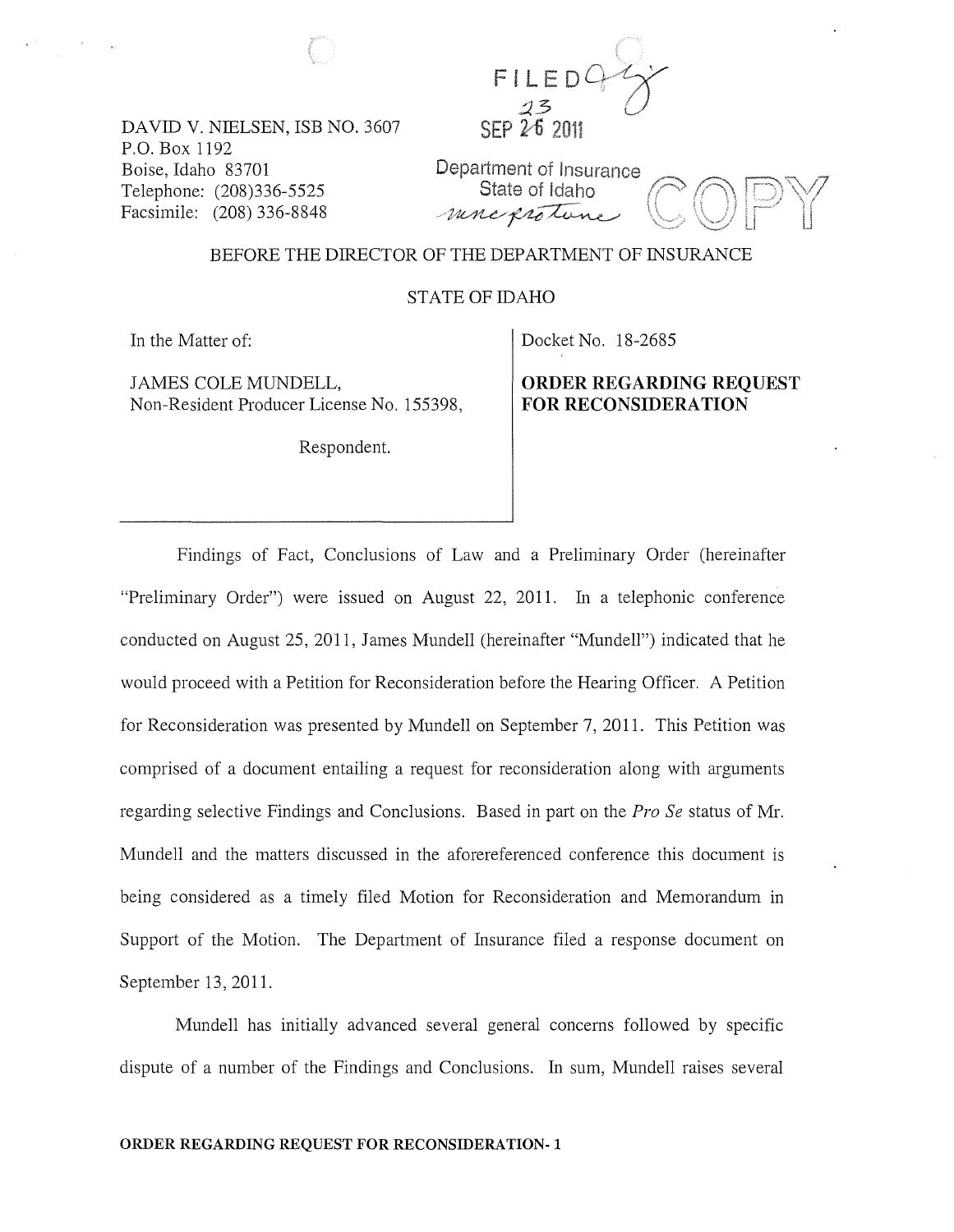common matters throughout the Memoranda, first a claim of financial hardship and an inability to obtain representation not only at the hearing but during the course of initial events. That is Mundell asserts that had he been able to challenge the actions of Farmers through the assistance of counsel the subsequent outcome would have been different. Next, Mundell contends that Farmers is at fault for the precipitating event, namely the improper issuance of the errant policy and corresponding withdrawal of funds from his account for this policy. Furthermore, Mundell asserts that Farmers has acted in a manner which thwarted the full presentation of evidence by limiting information which current Farmers' employees would be willing to present on Mundell's behalf. Mundell also calls into question the actions of Farmers and whether the Company fully met its own fiduciary duty towards both customers and agents.

Several matters raised by Mundell present potential questions regarding the appropriateness of the activities of Farmers. Nevertheless, the substance of those matters do not directly address the issues presented in this proceeding. The substantive violations at issue are those of Mundell. Charges have not been made by the Department against Farmers. The contentions that Farmers committed violations are not at issue nor do they excuse Mundell's own improprieties. To the extent factually that the acts of Farmers led or contributed to Mundell's actions these events were relevant, and those matters as presented in evidence were considered and weighed. The application of that evidence, however, is towards the ultimate determination of whether Mundell committed the violations as contended by the Department.

Next, the claims of Mundell which contend financial inabilities to adequately present a defense do not unfortunately provide an exculpatory rationale sufficient to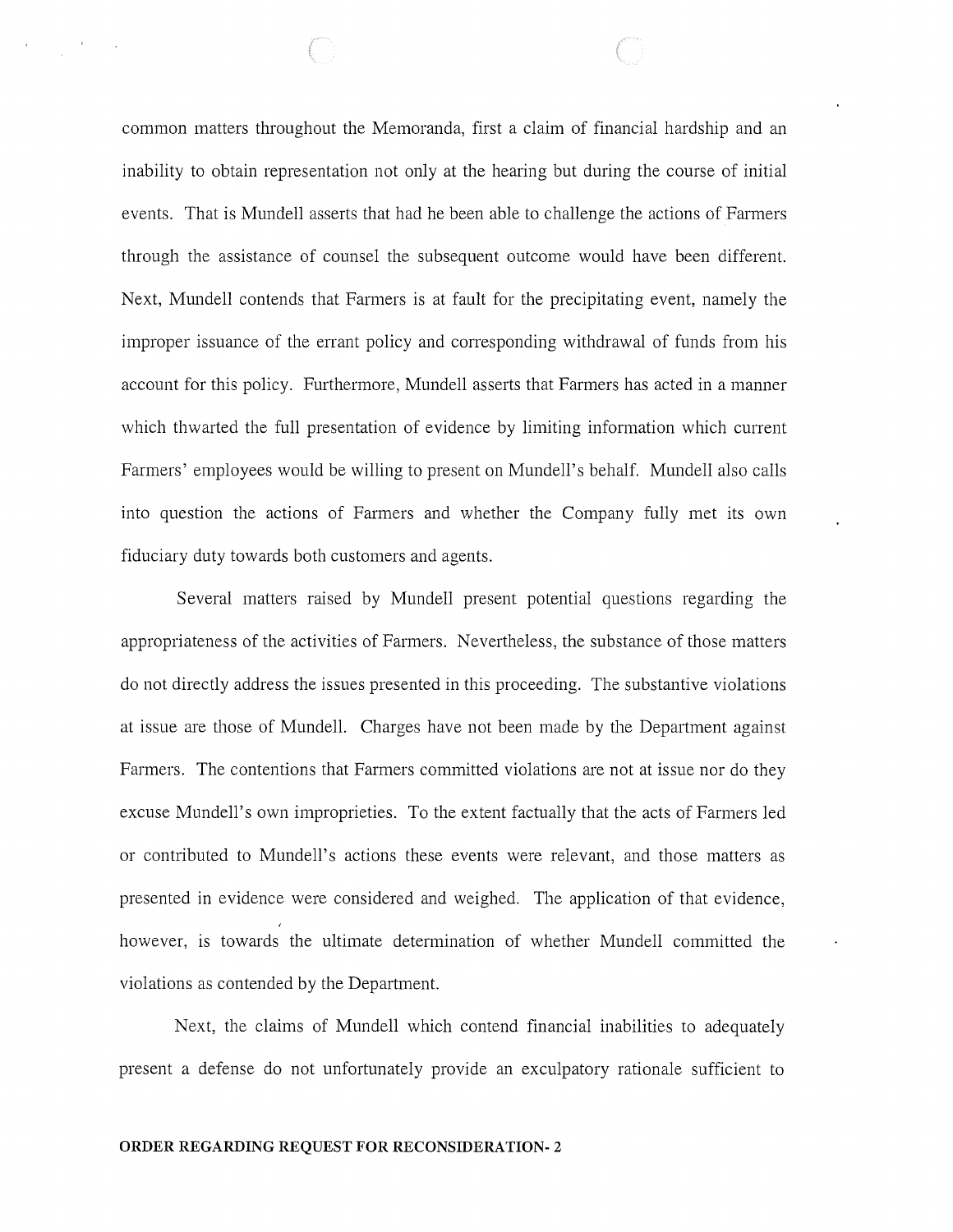justify the substantive reversal or modification of the preliminary order entered in this matter other than as detailed below. This Hearing Officer is not unsympathetic to the situation in which Mr. Mundell found himself. Nevertheless as with the decision to divert funds Mr. Mundell has consciously made a choice to proceed with his defense pro *se.* 

In an effort to address those concerns raised by Mundell a number of matters will be discussed. These will address the respective Finding/Conclusion number referenced by Mundell in his Petition.

A number of counts raised by Mundell in his memoranda are not being directly addressed by substantive discussion as the content and matters noted do not upon consideration represent sufficient grounds or argument which require revision of the prior preliminary order. These include points raised regarding conclusions 32, 33, 35, 36, 38, 41 and 43.

Finding 22. Mundell asserts that the amounts diverted were in fact ultimately paid back by deduction from Mundell's folio by Farmers. Mundell contends that underlying efforts to track the course of payment application reveals an ultimate deduction from his folio directly by Farmers. In support Mundell advances documentation illustrating alleged commission statement reports. This documentation was not presented in the original hearing. The Department has also not raised specific protest to the submission of this documentary material.

This argument does not, however, address the basis for Finding 22 as originally made. While evidence may establish that the underlying sum was potentially recouped by way of folio deduction (an allegation not directly supported by the evidence submitted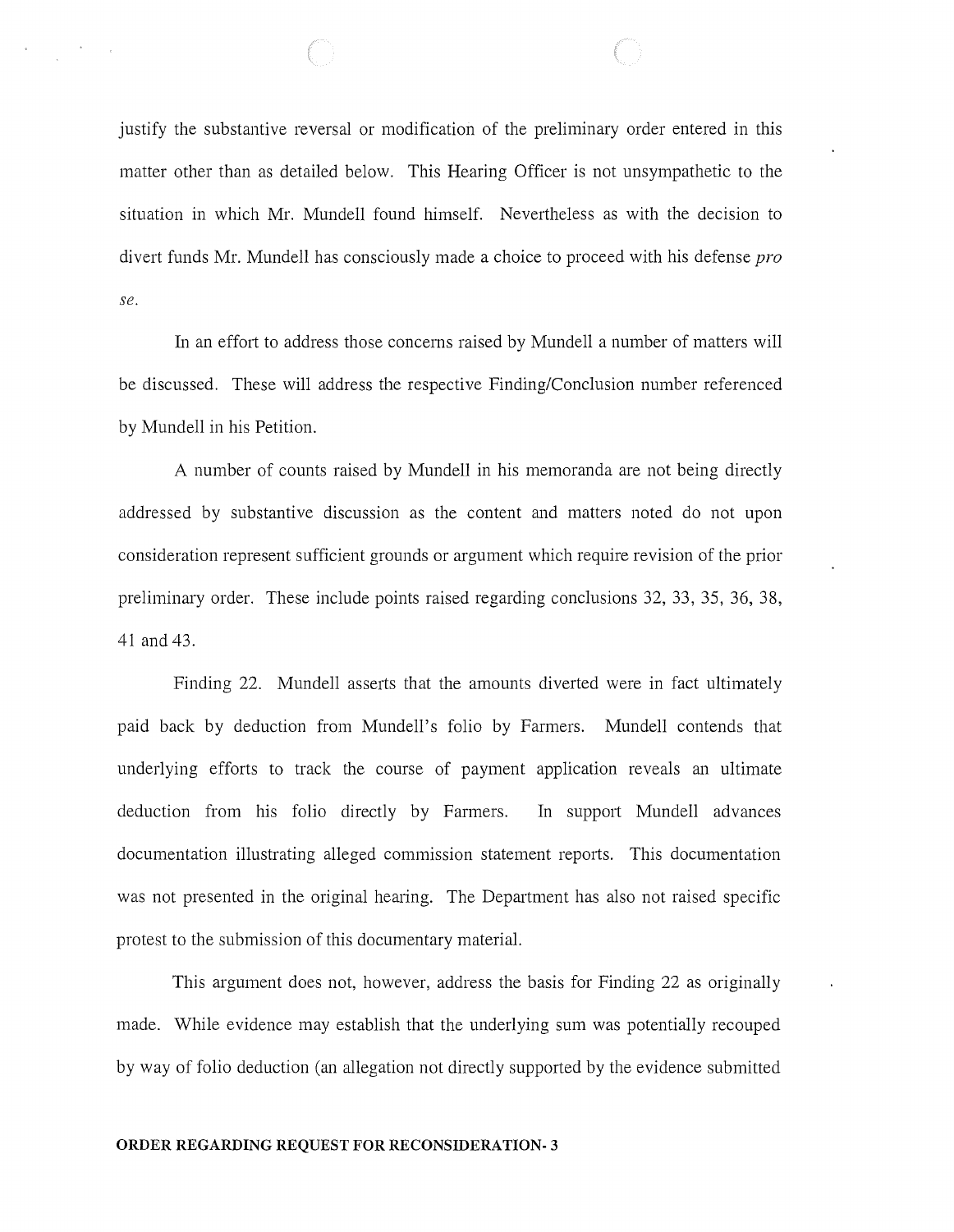at time of hearing) the underlying return or repayment of the sums diverted does not substantively impact the fact that the diversion did occur. The further allegations raised by Mundell concerning the appropriateness of Farmers in using this method to recoup the misappropriated funds cannot be found to be a basis to excuse Mundell's diversion.

Finding 23. Mundell next contends that the reimbursement to Farmers from the bonding company occurred after Farmers had already recouped the money from folio deductions. Again, this claim does not directly impact the underlying diversion of funds made by Mundell.

Finding 25. Mundell contends that his signed statement was done not only under duress but also represented a incomplete recitation of the events transpired. The statement which comprised the initial admission by Mundell to his diversion of the funds, however, did not represent his sole acknowledgment or confession. Testimony at the time of hearing established that Mundell had full knowledge that he was diverting monies and was consciously aware that insufficient funds existed to cover the subsequent checks written to Farmers. See Findings 15, 17, 18, 19 and 20. Furthermore, Mundell testified at the time of hearing that the signed statement was one which did not fully present all of the underlying facts at issue. Hearing Trans. 130/19-25; 131/4-25; 132/6-25. The present argument that the statement was incomplete is not sufficient to overturn the original finding. It was clearly revealed at hearing that there was more background and explanation to the course of events than just that presented in the signed statement. Mundell had opportunity and provided testimony augmenting or explaining any limitations. Consideration in turn, was given the potential shortcomings of the statement along with Mundell's testimony regarding additional information relevant to this matter.

#### **ORDER REGARDING REQUEST FOR RECONSIDERATION- 4**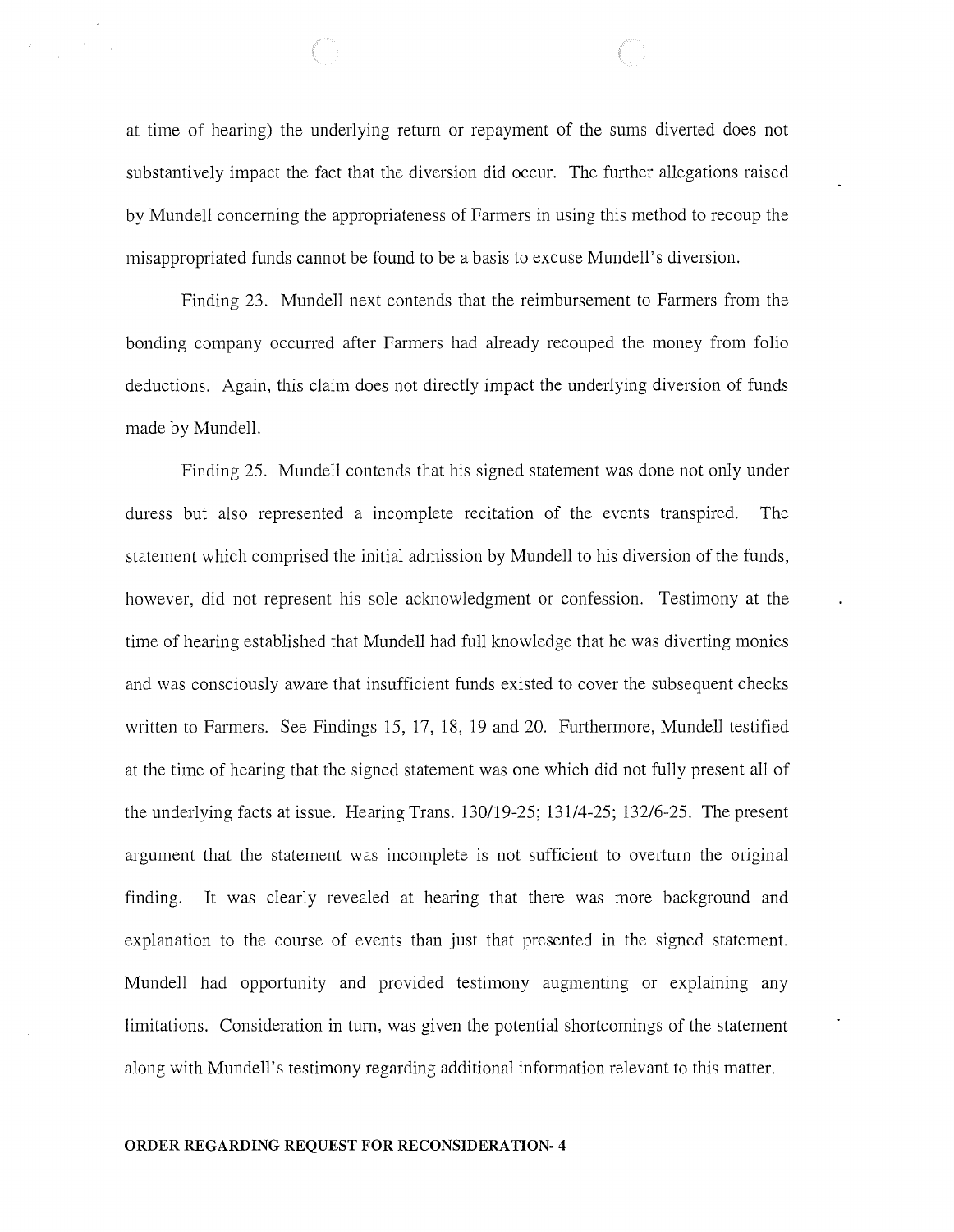Conclusion 30. Mundell notes that the Conclusion of Law states that the improper withdrawal by Farmers occurred for a premium payment for a policy allegedly "not issued." Mundell contends that the policy was in fact issued. A review of the hearing transcript reveals that this assertion is correct that the policy was ultimately issued rather than as stated in the conclusion of law as "not issued." As a result Conclusion 30 will be amended and the first sentence will now read as follows:

Mr. Mundell raised the defense that his financial problems originated in part as a result of an alleged improper withdrawal by Farmer's Insurance Group of a premium payment for a policy alleged to have not been authorized for issuance.

Conclusion 33. Mundell asserts that inadequate consideration was given the lack of objection raised by Farmers initially to the financial shortfalls occurring with his practice and in turn the difficulties he encountered. Mundell asserts that Farmers ignored these problems as a means to ultimately generate grounds justifying termination of his appointment. Mundell contends that this represents part of an overall pattern by Farmers of inappropriate behavior or fiduciary misdealings. Mundell claims these actions were ignored in the prosecution of the case against him. He further argues that his financial limitations restricted his means to properly expose these actions.

These matters again raise claims which are not directly at issue in the case at bar. The relevant evidence presented was considered in connection with the applicable law. Broad allegations presented against Farmers concerning claimed improprieties and suspect motivations are not adequate to confront the specific evidence advanced regarding Mundell's self admitted financial misdealings. As noted in the conclusion of law no. 37, Mundell's chosen response to events is not justified by claims of suspect actions on the part of Farmers.

#### **ORDER REGARDING REQUEST FOR RECONSIDERATION- 5**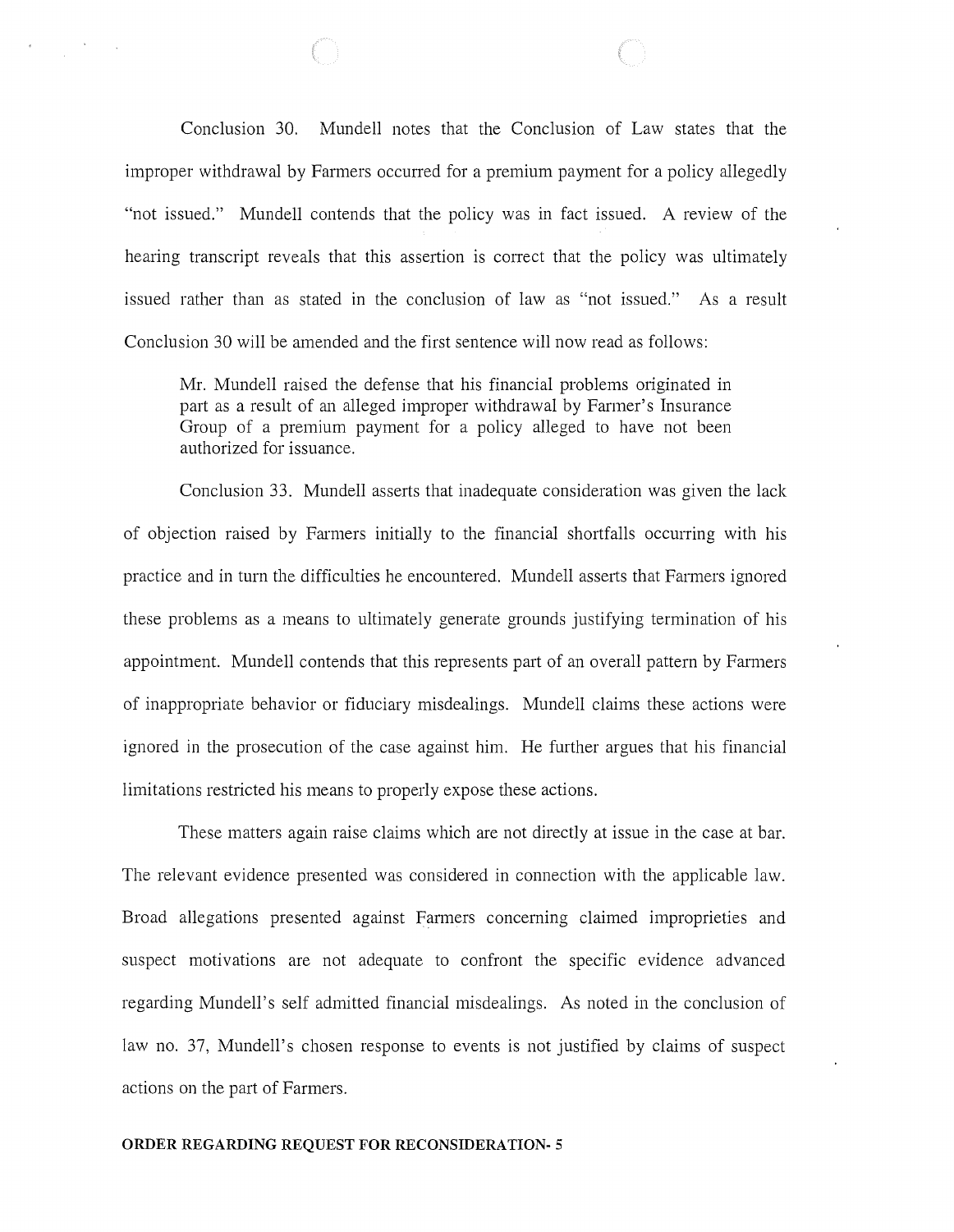Conclusion 34. Mundell contends that insufficient weight was given to his explanation regarding the origination of the account deficiency and NSF charges imposed. Mundell further claims that evidence submitted was effectively controlled by Farmers who apparently restricted Mundell's capability to present a sufficient showing to establish a possible excuse or justification for his actions. This does not present sufficient justifiable grounds to modify the conclusion as made.

Conclusion 37. Mundell contends that his only effective recourse aside from diverting premium payments would have been abandonment of his agency which would in turn have presented a greater harm to customers/insureds and Farmers. Mundell further contends that he did not engage in "conscious wrongdoing" on "his part." His actions though, were as revealed at hearing, to be deliberate and intentional. Mundell was aware that funds were diverted. A claim of ignorance of the consequences or perceived indifference by the Company is not a valid legal defense. Furthermore, it cannot be concluded that no means other than a violation of his fiduciary duty existed.

Conclusion 39. Mundell again asserts that had he the capability to afford counsel during the initial course of events and the subject hearing that he could have properly defended his actions and established sufficient wrongful action by Farmers to absolve him of the claimed violations. Furthermore, Mundell asserts that Farmers ignored the fiduciary responsibility which it had to the agents of Farmers regarding adequate record keeping and safeguards concerning system error remediation. Consideration was given to the matters presented at hearing. Mundell's financial shortcomings and in turn incapability to allegedly present additional evidence in his defense does not present grounds requiring revision of the conclusion as made.

#### **ORDER REGARDING REQUEST FOR RECONSIDERATION- 6**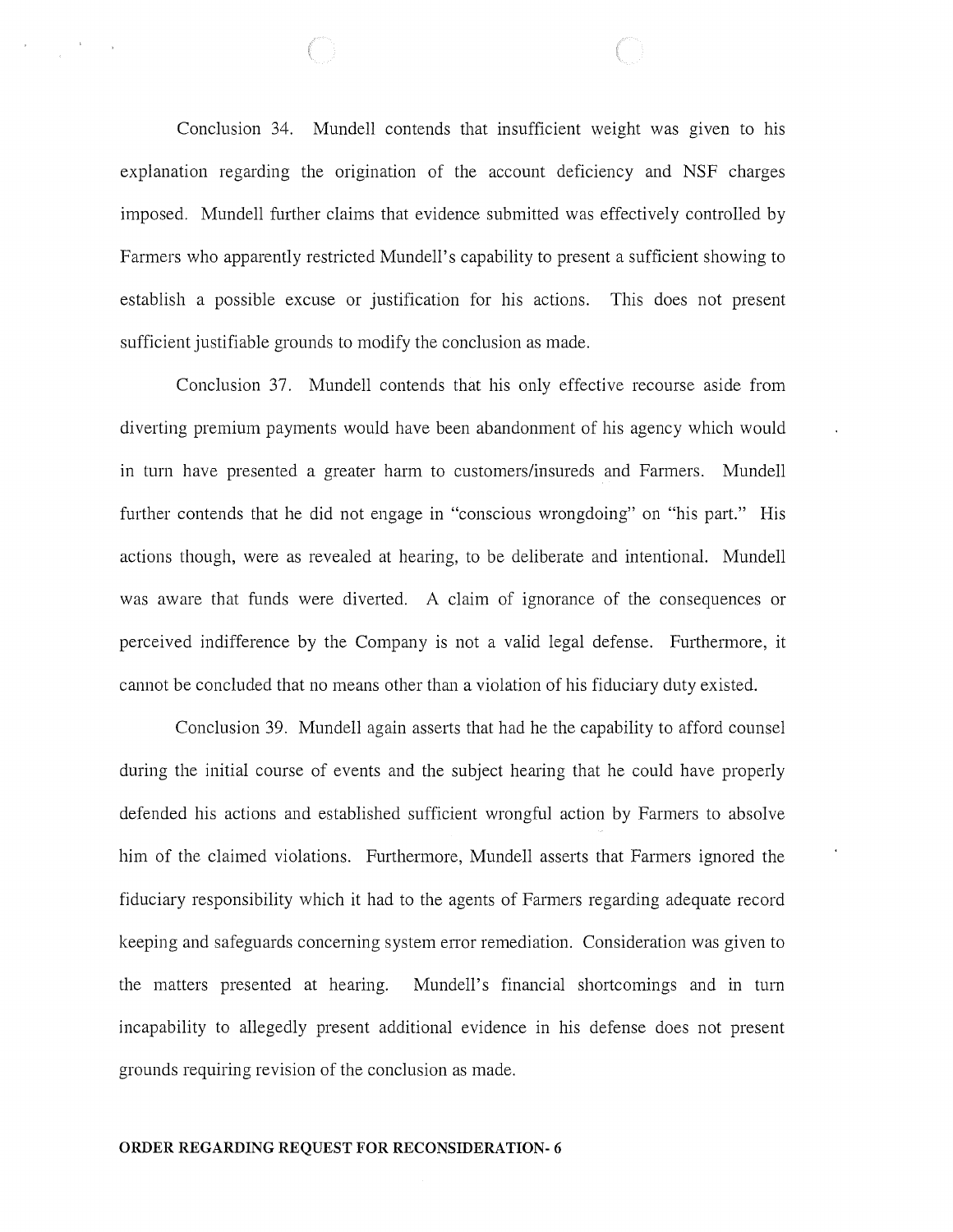Conclusion 40. Mundell asserts that his lack of training by Farmers included deficiencies in the explanations and requirements for his fiduciary role as an agent. Furthermore Mundell contends that Farmers itself demonstrated a level of irresponsibility in the withdrawal of funds from his account which evidences a breach of the company's own fiduciary responsibilities towards its agents. These matters are unfortunately not enough from the standpoint of an evidentiary showing to justify a revision or modification of the conclusion as stated. Mundell's argued training deficiencies do not excuse his acting with knowledge in diverting funds.

Mundell further raises matters outside of the record concerning claimed improprieties by Farmers as regards other agents (similar allegations are raised in Mundell's challenge to Conclusion 41). An insufficient showing has been made to establish the underlying veracity of these allegations or their direct relevance to the issues pending before this hearing officer.

Conclusion 42. Mundell contends that Farmers did not inform him or provide other indication that the diversion of funds was a violation of his fiduciary duty or otherwise improper as an agent. This claim effectively ignores the statutory mandates to which agents are held under the applicable provisions of the Idaho Code. A claimed ignorance of the scope and force of these mandates does not excuse the underlying behavior. Furthermore the repeated nature of Mundell's diversion, while argued as necessary by Mundell is not explained by the simple excuse that Farmers allegedly raised no apparent protest.

Conclusion 44. Mundell asserts that his full disclosure is in sharp contrast to the selective and limited methods used by Farmers in disclosing and providing relevant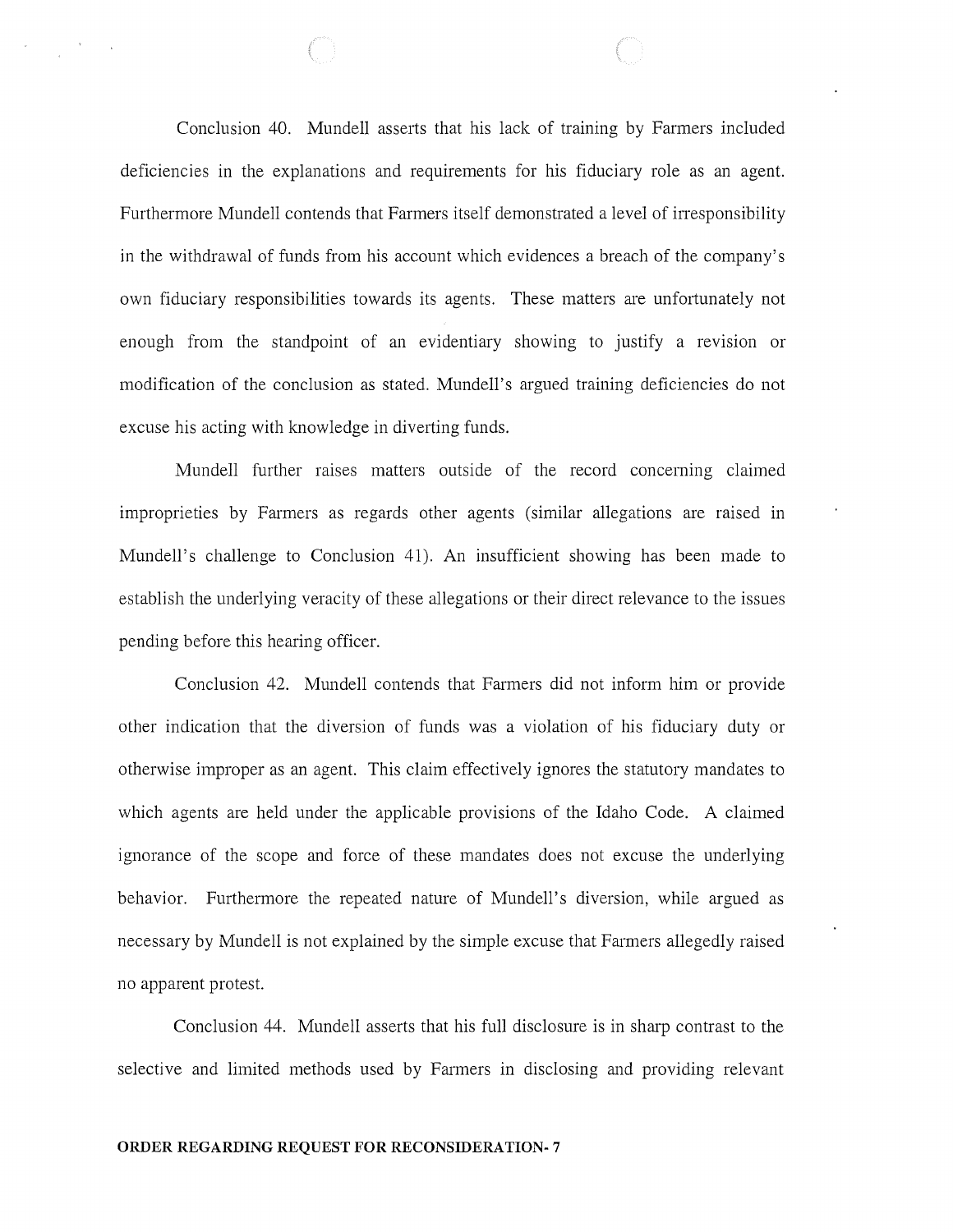information. The presentation of evidence at hearing did, as noted, reveal that Mundell was notably forthcoming and nonevasive. These factors were considered by the hearing officer in the ultimate consideration made and order issued.

Based upon the matters discussed above, Mundell's Request for Reconsideration is granted in part as to the previously discussed modification of Finding No. 30. The remaining matters raised by Mundell in the Request for Reconsideration are denied.

DATED this  $22\frac{1}{2}$  day of September, 2011.

By: Canif V. Nule

Hearing Officer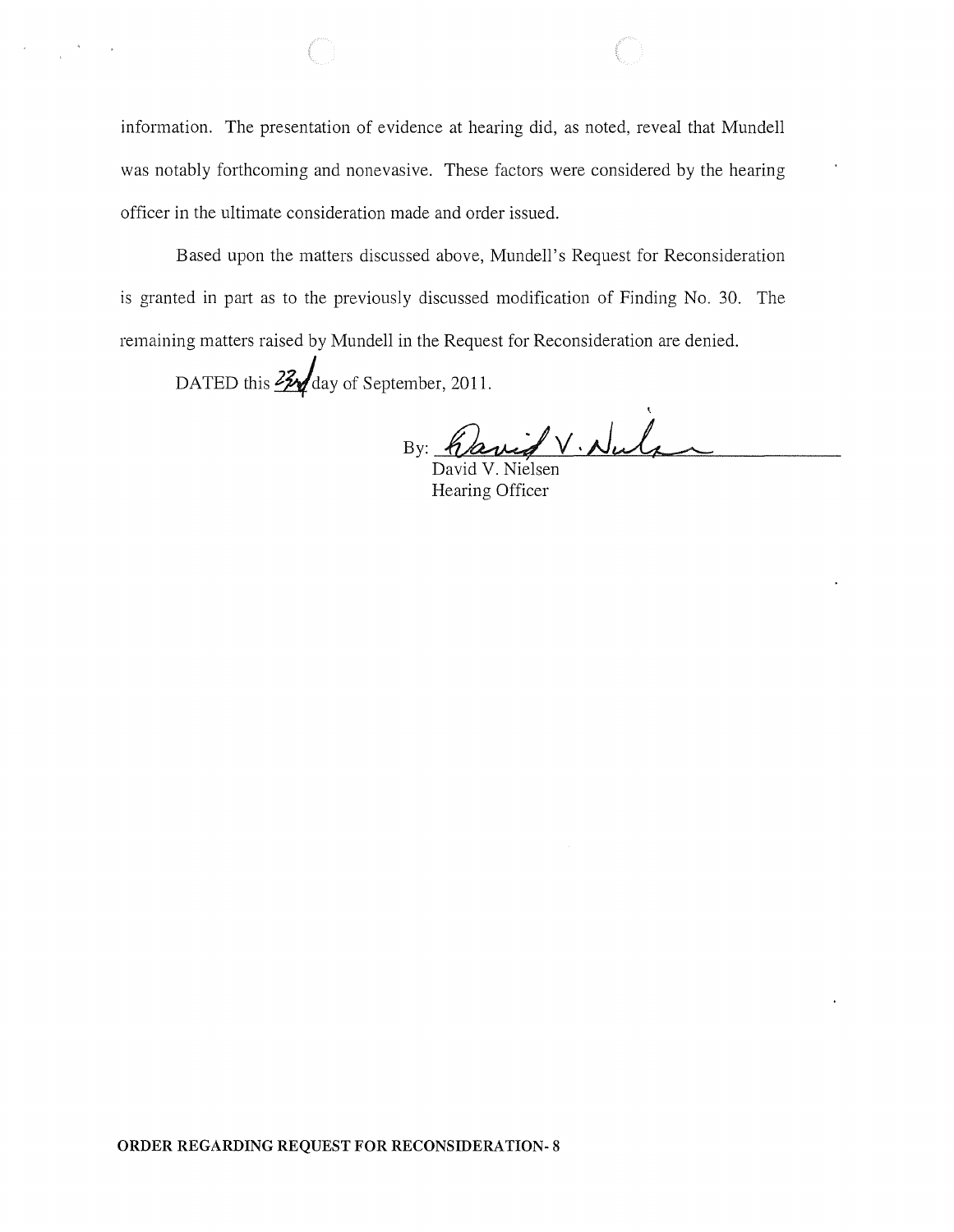# **CERTIFICATE OF SERVICE**

 $\label{eq:Ricci} \left\langle \mathcal{P}^{\text{c}} \right\rangle = \left\langle \mathcal{P}^{\text{c}} \right\rangle \left\langle \mathcal{P}^{\text{c}} \right\rangle \left\langle \mathcal{P}^{\text{c}} \right\rangle \left\langle \mathcal{P}^{\text{c}} \right\rangle$ 

I HEREBY CERTIFY that on this  $23\sqrt{2}$  day of September, 2011, I served a true and correct copy of the foregoing by delivering the same to each of the following party, by the method indicated below, addressed as follows:

| James Cole Mundell                         | $\bigotimes$ U.S. Mail |
|--------------------------------------------|------------------------|
| $220$ SW $3rd$ Street                      | $\Box$ Hand-Delivered  |
| Fruitland, ID 83619                        | $\Box$ Overnight mail  |
|                                            | $\Box$ Facsimile       |
| John C. Kennan                             | $ZU.S.$ Mail           |
| Deputy Attorney General for Idaho          | $\Box$ Hand-Delivered  |
| Department of Insurance                    | $\Box$ Overnight mail  |
| 700 W. State Street, 3 <sup>rd</sup> Floor | $\Box$ Facsimile       |
| Boise, ID 83720                            |                        |

David V. Nuli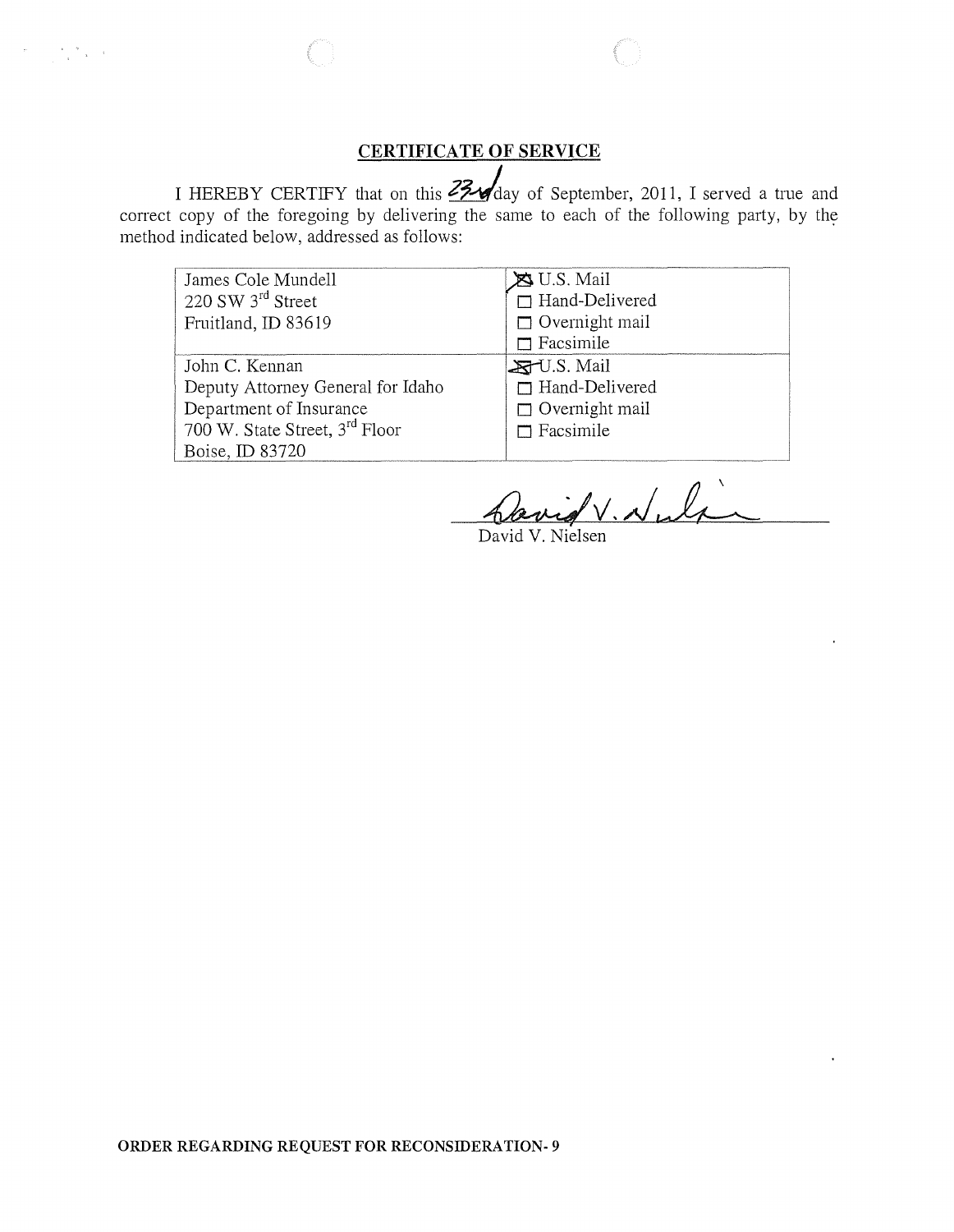FILED YX

AUG 2 3 2011

DAVID V. NIELSEN, ISB NO. 3607 P.O. Box 1192 Boise, Idaho 83701 Telephone: (208)336-5525 Facsimile: (208) 336-8848

Department of Insurance State of Idaho

#### BEFORE THE DIRECTOR OF THE DEPARTMENT OF INSURANCE

 $\sim$ 

### STATE OF IDAHO

In the Matter of:

 $\mathbb{R}^n \times \mathbb{R}^n$ 

JAMES COLE MUNDELL, Non-Resident Producer License No. 155398,

Respondent.

Docket No. 18-2685

HEARING OFFICER'S FINDINGS OF FACT, CONCLUSIONS OF LAW AND PRELIMINARY ORDER

This matter came before the hearing officer on and evidentiary hearing on July 14, 2011. John Keenan, Deputy Attorney General, appeared on behalf of the Department of Insurance. James Cole Mundell appeared representing himself. The Department alleges in a Verified Complaint that Mr. Mundell committed five separate violations of Idaho Code Sections  $41-1024$ ,  $1016(1)(b)$  and (d) and further as a result has violated Section  $41-1016(1)(h)$ .

#### FINDINGS OF FACT

1. Mr. Mundell is licensed under the Idaho Department of Insurance, Non-Resident Producer License No. 155398. Mr. Mundell's office was operated in Ontario, Oregon. Mr. Mundell operated as an agent for Farmer's Insurance Company (hereinafter Farmers).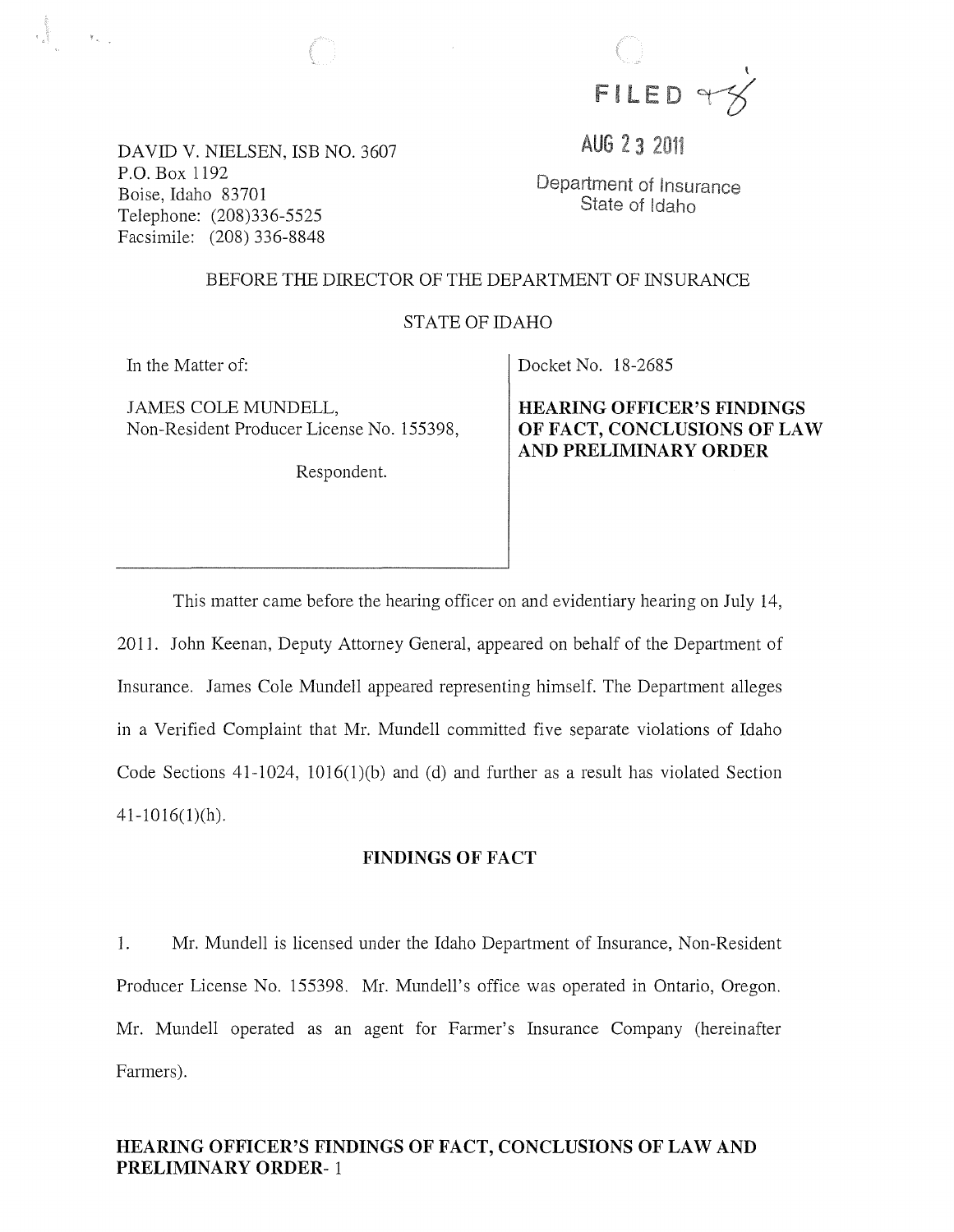2. As part of his agency operations Mr. Mundell received premium payments from customers and was responsible for forwarding those payments to the insurance company for each customer's respective policy payments by depositing the amount received into the agency's trust fund account. Hrg Trans. p. 127/II 19-25 (hereinafter page/line).

 $\mathcal{A}_{\mathbf{r}_{\mathrm{max}}}$ 

3. Mr. Mundell's appointment with Farmers was cancelled on December 22, 2010. Department of Insurance Exhibit 7.

4. As a result of this cancellation an investigation was undertaken by the Department of Insurance regarding the activities of Mr. Mundell. Hrg Trans. 17/2-10.

5. Following an investigation and contact with a fraud investigator for Farmers the Department of Insurance referred Mr. Mundell's file for administrative action. Hrg Trans. 40/23-41110.

6. This administrative action resulted from information concerning five checks written by Mr Mundell to Farmers which were returned for having insufficient funds (hereinafter NSF). Exhibits 8, 10, 11.

7. Mr. Mundell contends that the need for writing the five subject checks arose from financial problems following an initial error in January 2010 when Farmers improperly withdrew a premium payment from his trust account for a policy erroneously written. Exhibit 2; Hrg Trans. 49/3-251; 50/3-13.

8. As a result of this his trust account had a negative balance. In turn, subsequent premium deposits when swept from the account by the company generated NSF charges for each separate account withdrawal. Exhibit 2; Hrg Trans. 54-59.

9. Mr. Mundell's practice utilized at least two trust fund accounts, each at different financial institutions but both related to Farmers Insurance Group companies. Ultimately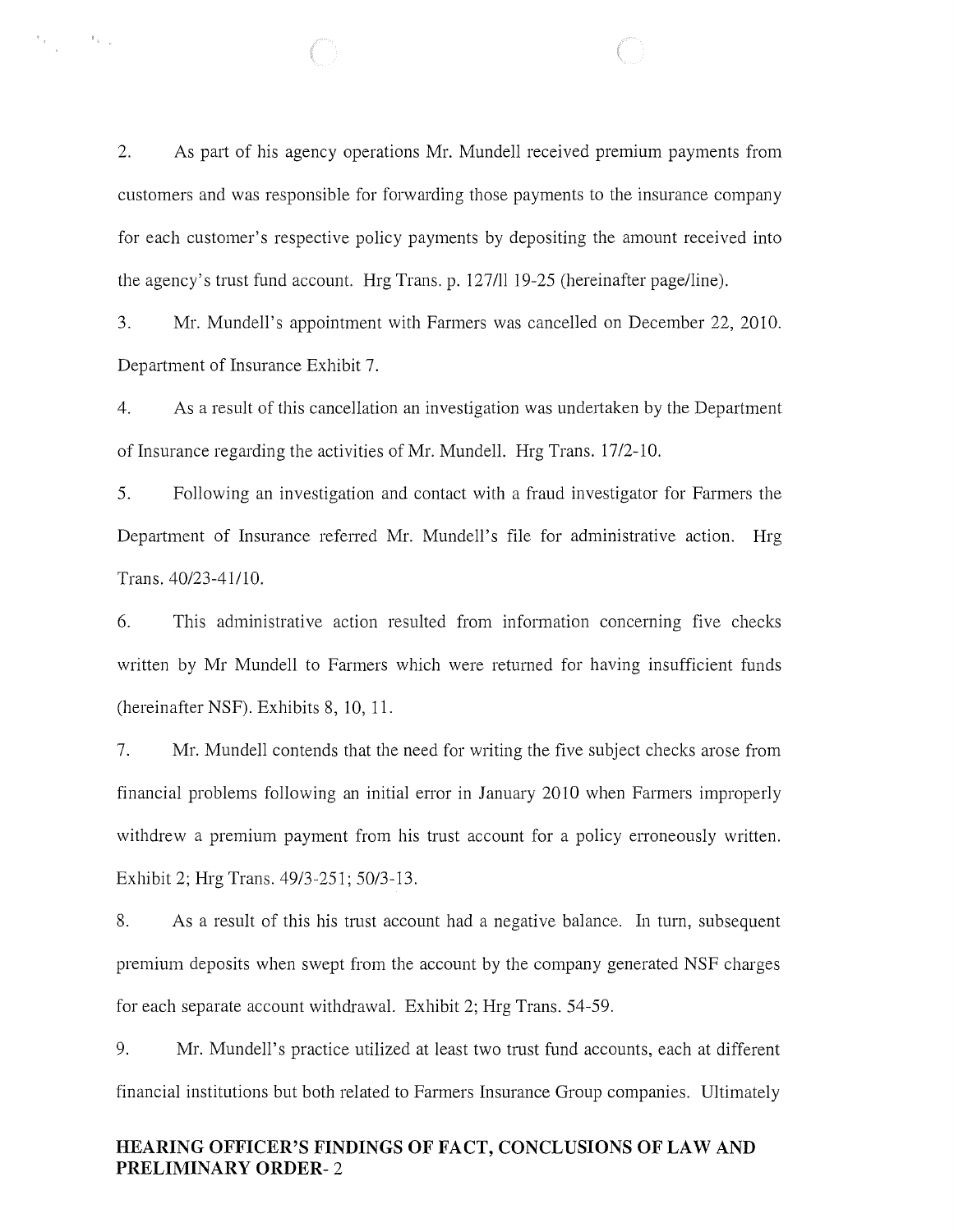monies were transferred from one trust account into the second account and in turn credited to Mr. Mundell's agency and customers. Hrg Trans. *52121-25; 53/1-6.* 

 $\mathbb{P}_{\mathcal{A}^{\text{out}}_{\text{out}}}$  , where  $\mathbb{P}_{\mathcal{A}^{\text{out}}_{\text{out}}}$ 

10. Multiple NSF charges were ultimately accrued. These charges were passed on to Mr. Mundell by Farmers which in tum deducted them from the monthly folio payments made by the company to Mr. Mundell for compensation for his work as an agent (the folio payments). Hrg Trans. 53/15-25; 54/1-10; 60/15-19; Exhibit A.

11. Additionally in March 2010, Mr. Mundell was required to reimburse Farmers for monies previously advanced as part of his business licensing expenses. Hrg Trans. 54/18- 25; 55/1-4.

12. As of April 2010, Mr. Mundell was faced with a situation where his business operations were at a deficit status. Hrg Trans. 55/5-6.

13. Subsequent discussions with representatives of Farmers regarding both the alleged improper premium withdrawal and the resulting NSF charges were initially unproductive. Hrg Trans. 59/16-20; 60/12-19.

14. While the subject policy premium charge was ultimately reversed and credited to Mr. Mundell, Hrg Trans. 101/3-5, the resulting NSF charges which ostensibly resulted from the erroneous withdrawal were not in their entirety reimbursed by Farmers or reversed by the respective banks. Hrg Trans. 104/3-13; 105/15-18.

15. Mr. Mundell starting in April 2010 when faced with inadequate funding took premium payments from insureds and applied those payments to his business operations expenses. He then wrote checks to Farmers from his business account to cover the insureds funds for deposit into the trust account. In so doing he attempted to rely on overdraft protection in the account and the float time between the checks being cashed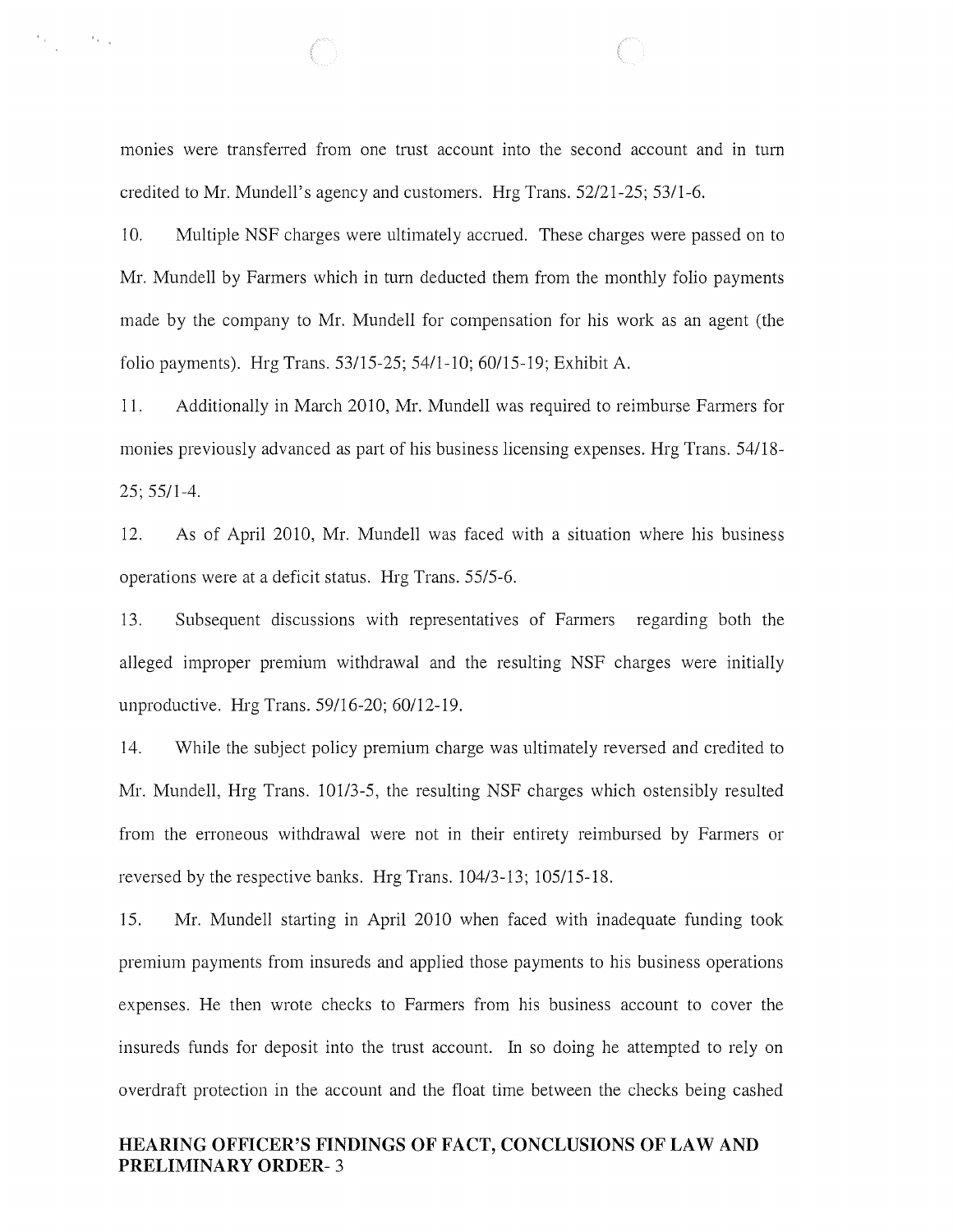and the receipt of his monthly folio payments which would be deposited into his business account. The funds in his business account, however, were inadequate to cover the amount of these checks. Hrg Trans. 61/4-7; 62/6-10; 110/11-16; 109/14; Exhibits 10 and 11.

 $\mathbb{R}^{\frac{1}{2}}$  ,

16. At the time the first check was written in April, Mr. Mundell was aware that insufficient funds existed to cover the check. Hrg Trans. 62/9; 110/11-25.

17. Mr. Mundell during the time period from April to December 2010, on five occasions wrote checks from his business office checking account to Farmers for deposit in the Farmer's Trust Account which were ultimately were returned NSF. The dates of these checks were April 6, 12, May 10, September 13, and December 2, 2010. Exhibit 11; Hrg Trans. 33/20-25; 34/1-22; 35/10-24; 109/25; 114/17; 115/7; 115/11.

18. On at least three of these occasions Mr. Mundell had direct knowledge that insufficient funds existed in his business account to cover the checks written for deposit in the trust fund account. Hrg Trans. 116/15; 117/2-25; 118/8.

19. On the other two occasions Mr. Mundell at a minimum received notification that insufficient funds existed to cover the checks written to the Farmer's Trust Fund Account. Hrg Trans. 111/11; 115/1.

20. These actions established a pattern where Mr. Mundell would receive premium payments from policy applicants/insureds and then divert these proceeds in order to pay for business expenses in the operation of his agency. Hrg Trans. 114/1-3; 12512-23; 127/14-18; 138/3.

21. The funds diverted by Mr. Mundell were used exclusively for business purposes and not personal items or expenses. Hrg Trans. 125/12-23; 127/6-10.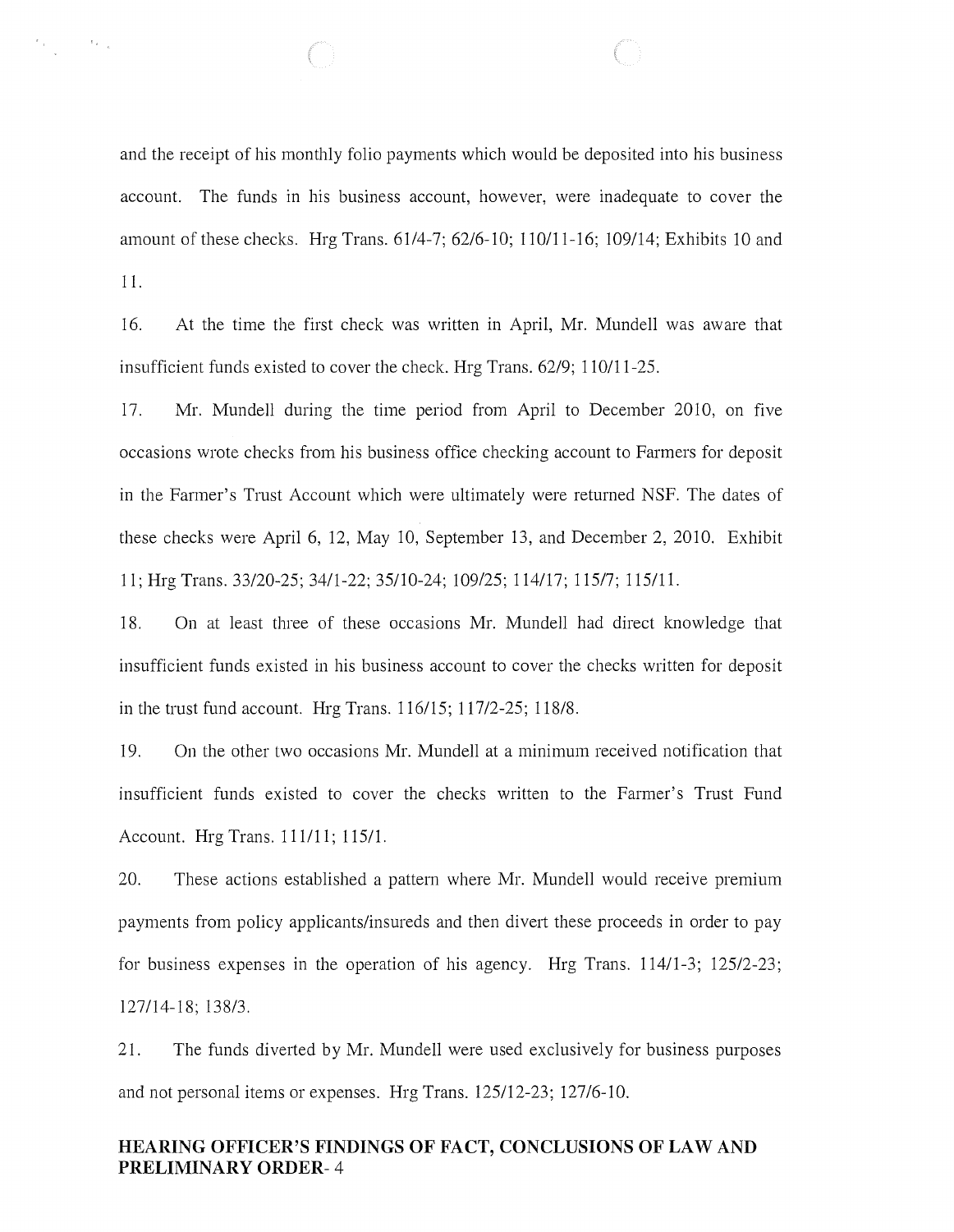22. These amounts were not returned or paid back by Mr. Mundell. Hrg Trans. 126/1-25; 12711-10.

 $\label{eq:2.1} \mathcal{F}_{\mathcal{A}}(\mathcal{F}_{\mathcal{A}}) = \mathcal{F}_{\mathcal{A}}(\mathcal{F}_{\mathcal{A}})$ 

23. Farmers by way of reimbursement from a bonding company ultimately paid for the amounts diverted. No insureds were impacted by the account deficiencies. Hrg Trans. 30115-16; 36/7-14.

24. On December 14, 2010, representatives of Farmer's Insurance confronted Mr. Mundell and discussed the issue of the NSF checks. Hrg Trans. 31/2-14.

25. As a result of the discussion with Farmers regarding the NSF checks, Mr. Mundell signed a statement summarizing the events and his activities. Exhibit 10; Hrg Trans. 130/9-25.

26. No evidence was presented by the Department of Insurance that Mr. Mundell had experienced any past complaints or disciplinary proceedings as an insurance agent prior to this hearing matter.

# **CONCLUSIONS OF LAW**

27. From the evidence submitted in this matter it is apparent that Mr. Mundell engaged in a pattern of activity where premium payments made by clients were diverted and not directly applied to the clients' respective accounts. On at least five occasions Mr. Mundell after taking money received from clients failed to deposit these proceeds appropriately into his agent trust fund account. He instead used the money for operation expenses of his agency.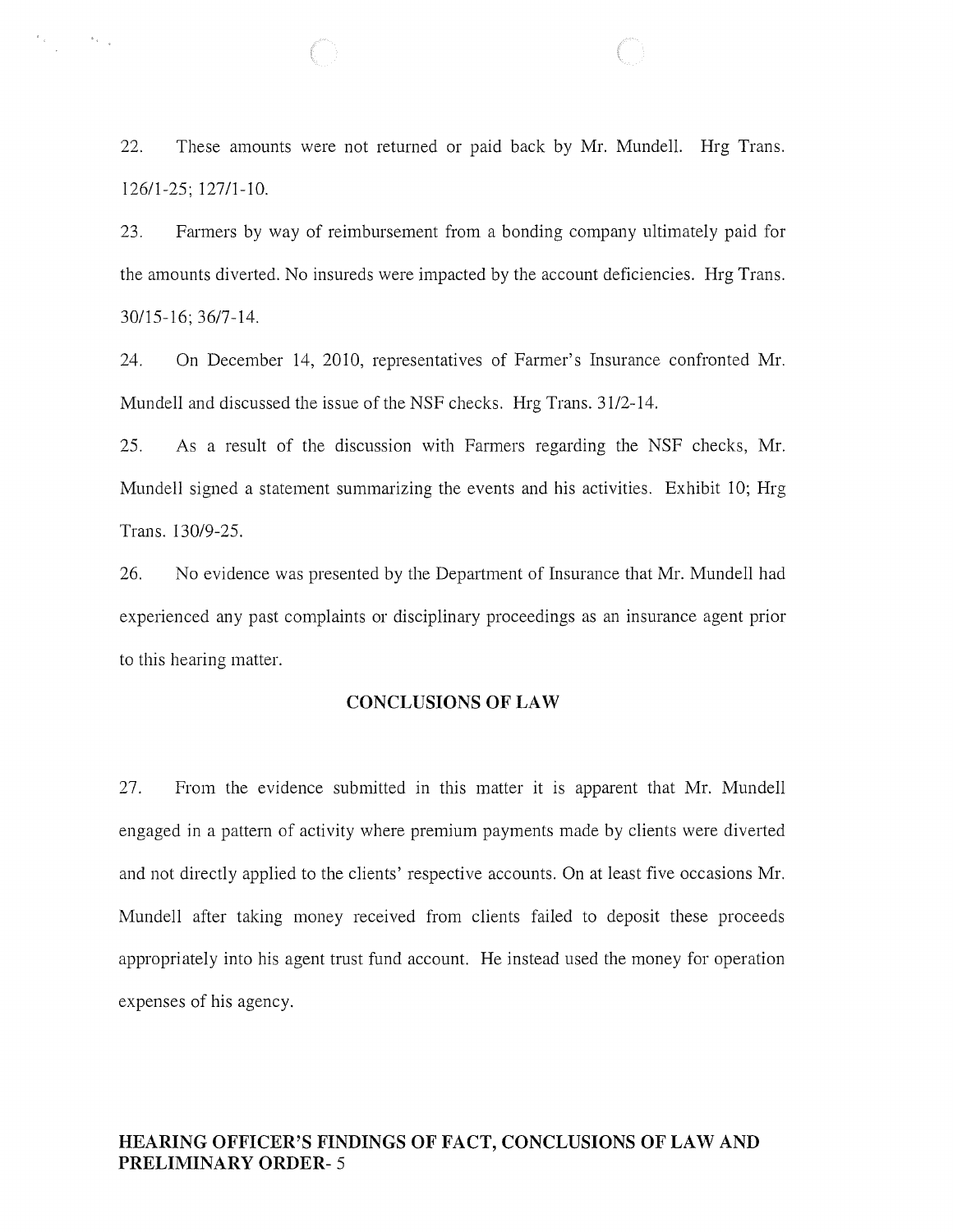28. Mr. Mundell did make proper entries regarding the clients' payment of premiums with the Farmer's on-line accounting system. As a result the clients received appropriate credit by Farmer's Insurance for their respective payment of premiums.

 $\begin{array}{ccccc} \mathbf{z}_{(1)} & & & \mathbf{z}_{(2)} \\ & & & \mathbf{z}_{(3)} \\ & & & \mathbf{z}_{(4)} \end{array}$ 

29. Mr. Mundell then covered the diversion by writing checks to Farmers from his business account as payment to the company in place of the monies received from the insureds. On each of the subject five occasions insufficient funds existed in the account to cover the checks written.

30. Mr. Mundell raised the defense that his financial problems originated in part as a result of an alleged improper withdrawal by Farmer's Insurance Group of a premium payment for a policy allegedly not issued. Hrg Trans. 46-51. Mr. Mundell contends that this improper withdrawal started a pattern where NSF charges were imposed on his trust account and continued to accrue starting in the month of January 2010.

31. Further compounding the financial difficulties of Mr. Mundell was the obligation to repay outstanding loans to Farmers for money provided as start up funds for his licensing and the agency operations. During 2010 these payments were being deducted from Mr. Mundell's monthly folio payments. Hrg Trans. 54118-25; 5511-4; 7511-20.

32. Mr. Mundell asserts that he received in essence poor or inadequate training from Farmers regarding agency operations. Hrg Trans. 6812-11; 124/2-6.

33. Mr. Mundell also contends that Farmers raised little or no objection to the financial shortfalls he was suffering and did not inform him initially that his actions were a violation of his duties as an agent. Hrg Trans.  $68/25$ ;  $69/1-2$ ,  $13-18$ ;  $133/4-13$ .

34. Weight is given to the explanation provided by Mr. Mundell regarding the origination of the account delinquency and original NSF charges. The evidence,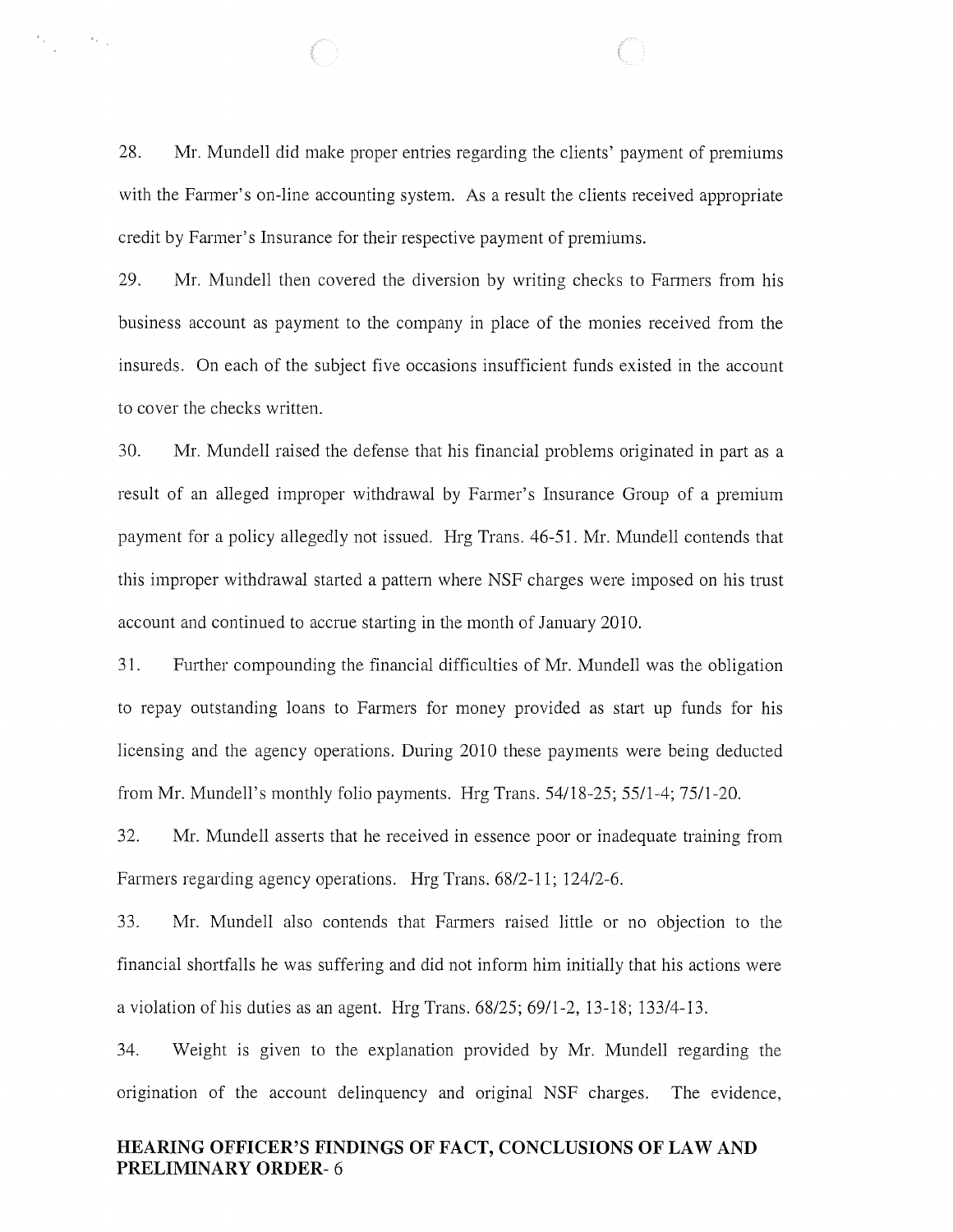however, was not sufficiently developed to adequately explain how a policy was erroneously issued, and in turn a premium dollar withdrawal from the account when no policy was intended to be issued. The evidence did establish that a series or cycle of numerous NSF charges were subsequently incurred, starting in January 2010, for account withdrawals. Submitted evidence showed NSF charges totaling several thousands of dollars. Exhibit A.

 $\left\langle \left\langle \mathbf{v}_{k}\right\rangle \right\rangle _{k}$ 

35. While Mr. Mundell undertook efforts to learn exactly what transpired and hopefully remedy it, these efforts were ultimately insufficient and less than fully productive. Hrg Trans. 102118-21; 103/10-20.

36. Subsequent deductions by Farmers increased this deficit placing Mr. Mundell in a negative financial condition.

37. While the origin of the financial difficulties was identified and Mr. Mundell undertook efforts to remedy, his ultimate solution of diverting premium payments and floating checks in anticipation of receiving further folio payments from Farmers cannot be excused as actionable violations.

38. Mr. Mundell was certainly made aware that the initial alleged improper premium withdrawal created an account deficiency and began the series of NSF charges for subsequent checks written without sufficient funds. Hrg Trans. 101/6-21. While this amount ballooned rather quickly the evidence is insufficient to lead to a conclusion that Mr. Mundell exhausted all possible remedial efforts when the pattern of NSF checks was discovered.

39. Mr. Mundell raises question as to whether the actions of Farmers in first the erroneous premium withdrawal and second the apparent refusal to reimburse/credit the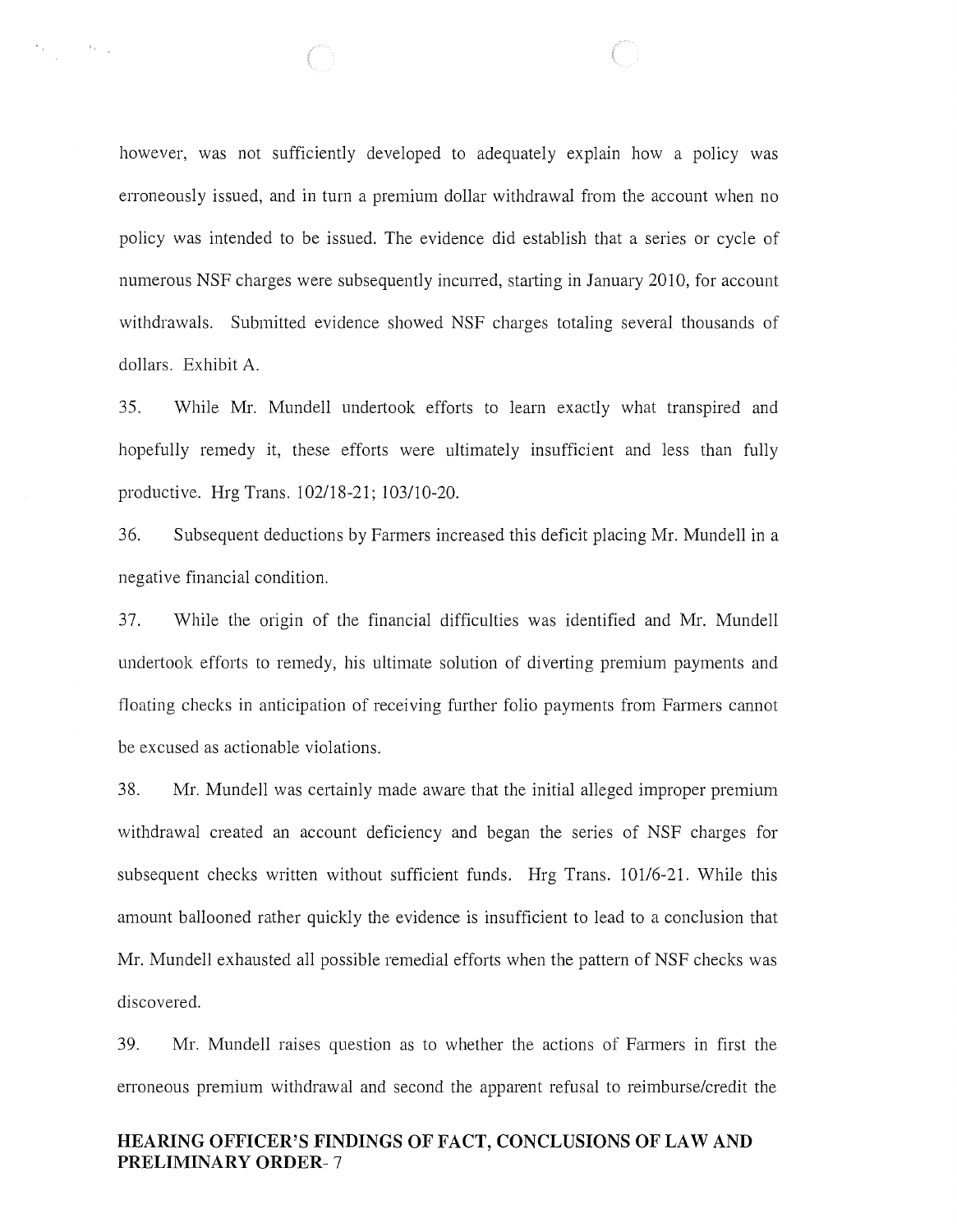entirety of the subsequent NSF charges were appropriate. Additionally, Mr. Mundell noted his financial difficulties in the operations of his agency and the shortfall suffered with mounting business bills. These financial difficulties, even if wrongfully caused (for which insufficient evidence exists to so conclude) and to the degree that it may have contributed to his financial condition do not justify or present a legal excuse for a violation of his fiduciary duty regarding the handling of funds and the decision to divert fiduciary monies. This Hearing Officer does note that the actions and responsiveness of Farmers to the events as they unfolded are worthy of scrutiny. A company should undertake timely appropriate action and attempt to find remedies for an agent's difficulties.

 $\mathcal{A}_{\mathcal{F}_{\mathcal{F}_{\mathcal{A},\mathcal{C}}}}$ 

40. Even if the training provided by Farmers to Mr. Mundell as a new agent is viewed as somehow deficient, the fiduciary role which Mr. Mundell undertook as an agent, one of which he was or should have been aware, is paramount. The alleged training deficiency, to the extent raised as a defense to his actions, does not directly address the choice Mr. Mundell made when employing an improper solution to his situation. In other words, Mr. Mundell did know that the premiums received needed to be credited to the policyholders and paid to Farmers. It is also clear from his testimony concerning the ultimate application of diverted funds that he was cognizant of the need to protect the interest of the insureds. Nevertheless, he chose instead to divert these funds.

41. While sympathy exists for Mr. Mundell's situation, one where a precipitating event causes an apparent snowball effect leading to the brink of financial catastrophe, it is not apparent that all options were exhausted. Of concern is the time frame involved here. Given the initial account imbalance, which took place in January of 2010 it is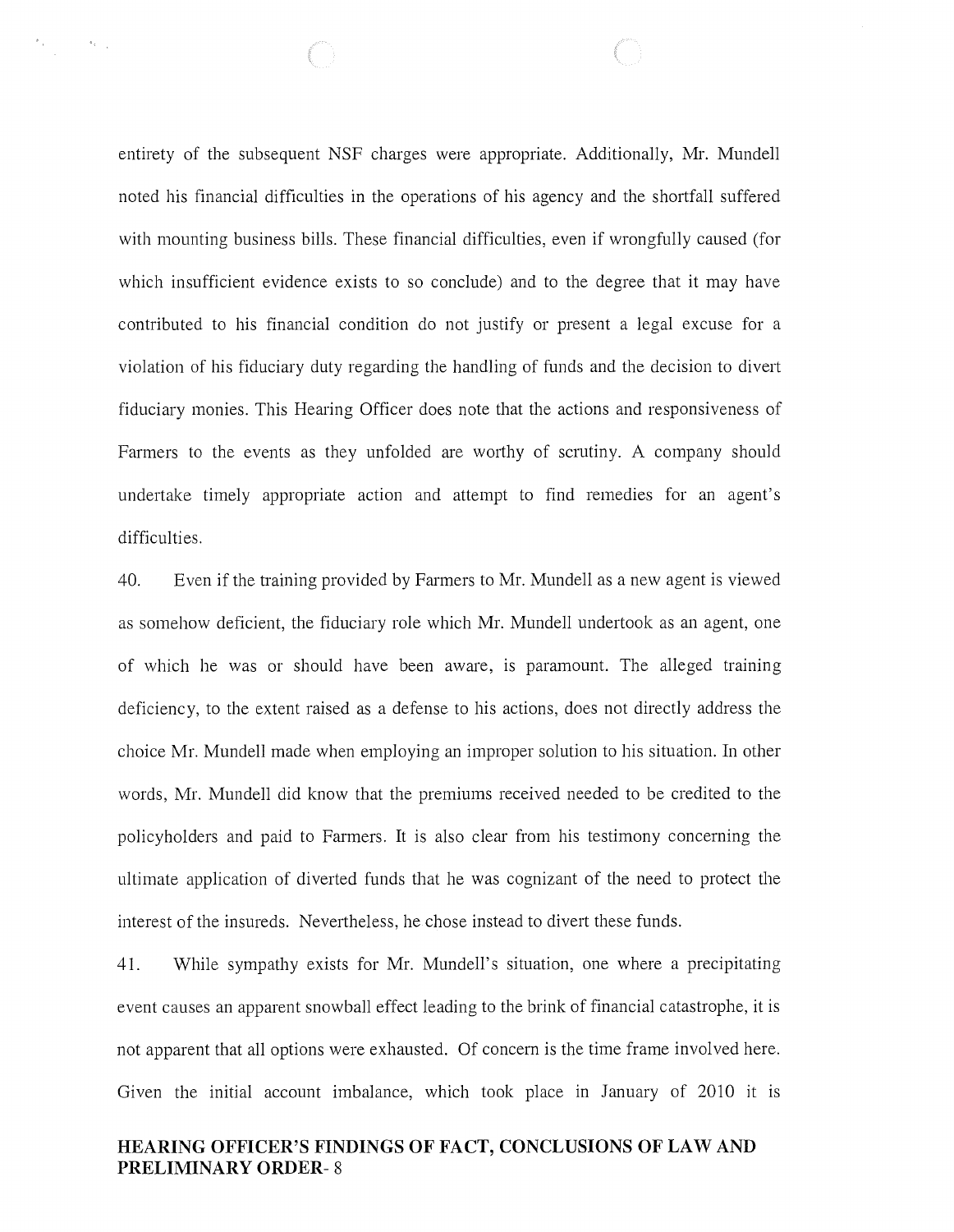questionable that the subsequent NSF charges accrued could not have been addressed in some manner prior to the time that the diversion of funds occurred starting in April. Further, is the fact that this initial diversion in April was followed on four more occasions through December of 2010. Even though the financial deficit may have continued to grow larger with the subsequent demand of Farmers for repayment of previous monies advanced, it does not justify or excuse the continued course of Mr. Mundell's activities over the rest of the year. The circumstances of this case would be markedly different if the matter involved a single instance of money being diverted.

 $\mathcal{A}_{\mathcal{K}^{\text{out}}_{\mathcal{K}^{\text{out}}_{\mathcal{K}}}}$ 

42. Mr. Mundell appears to have continued his course of diverting funds and writing/floating checks with insufficient money to cover them with a seemingly greater disregard for the ultimate consequences as this time period continued to grow. The explanation provided by Mr. Mundell evidenced a type of naïve optimism that his continuing inflow of folio payments would ultimately cover the diversion of funds. **It**  also represents a type of indifference to his underlying fiduciary responsibilities.

43. The fiduciary standard to which an agent is held under Idaho law requires that those funds be handled and treated in a manner which ensures proper application of the monies for the insured. Mishandling of those funds in a deliberate manner presents a violation of applicable Idaho Code provisions. While Mr. Mundell may not have had ill intent with the outcome of his financial misdealings the result is still the same. The proceeds advanced to him by insureds were misappropriated. Even though they were accounted for and credit was applied to the insured's corresponding policies the payments were not properly treated as fiduciary funds require.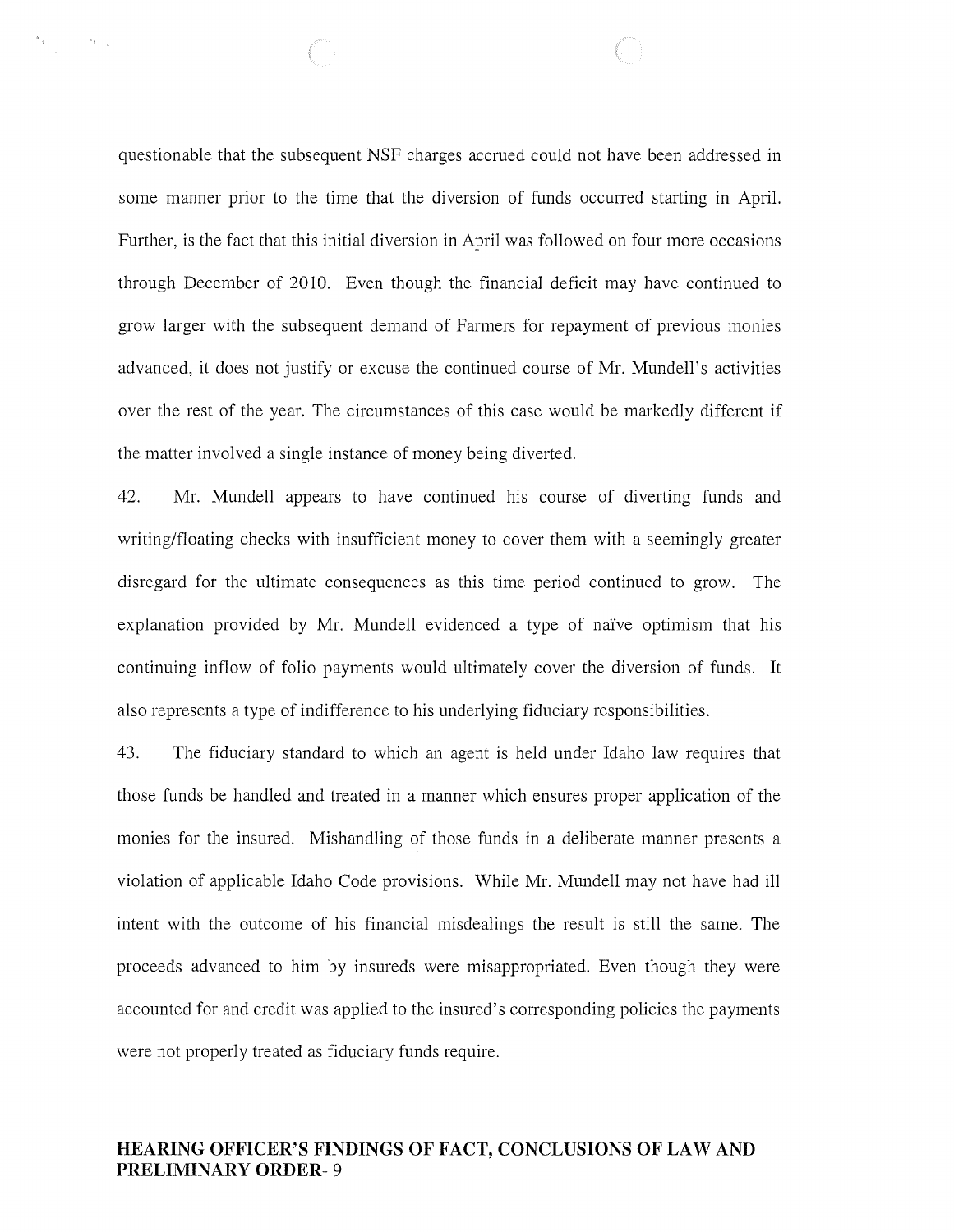44. Mr. Mundell has not raised a substantive defense which would excuse the violations which occurred. In mitigation Mr. Mundell has not evaded inquiries into his activities or attempted to otherwise obfuscate the facts at hand.

 $\mathbf{v}_{k+1}$ 

46. The actions of Mr. Mundell represent violations of Idaho Code Sections 41-1016 and 41-1024.

#### PRELIMINARY ORDER

It is hereby ordered that James Cole Mundell pay the following administrative penalties; for improperly withholding and misappropriating moneys received in the course of doing insurance business, in violation of Idaho Code Sections  $41-1016(1)(d)$  and (h) which also constitutes a violation of Idaho Code Section 41-1024, the sum of Five Hundred Dollars (\$ 500.00) for each incident which total five (5); for a total administrative penalty in the amount of Two Thousand Five Hundred Dollars (\$ 2,500.00) and that James Cole Mundell's Non-Resident Producer License No. 155398 be REVOKED.

### **NOTIFICATION OF RIGHTS**

This is a preliminary order of the Hearing Officer. It can and will become final without further action of the Department of Insurance unless any party petitions for reconsideration before the Hearing Officer or appeals to the Director for the Department of Insurance (or the designee of the Director). Any party may file a motion for reconsideration of this preliminary order with the Hearing Officer within fourteen (14) days of the service date of this order. The Hearing Officer will dispose of the petition for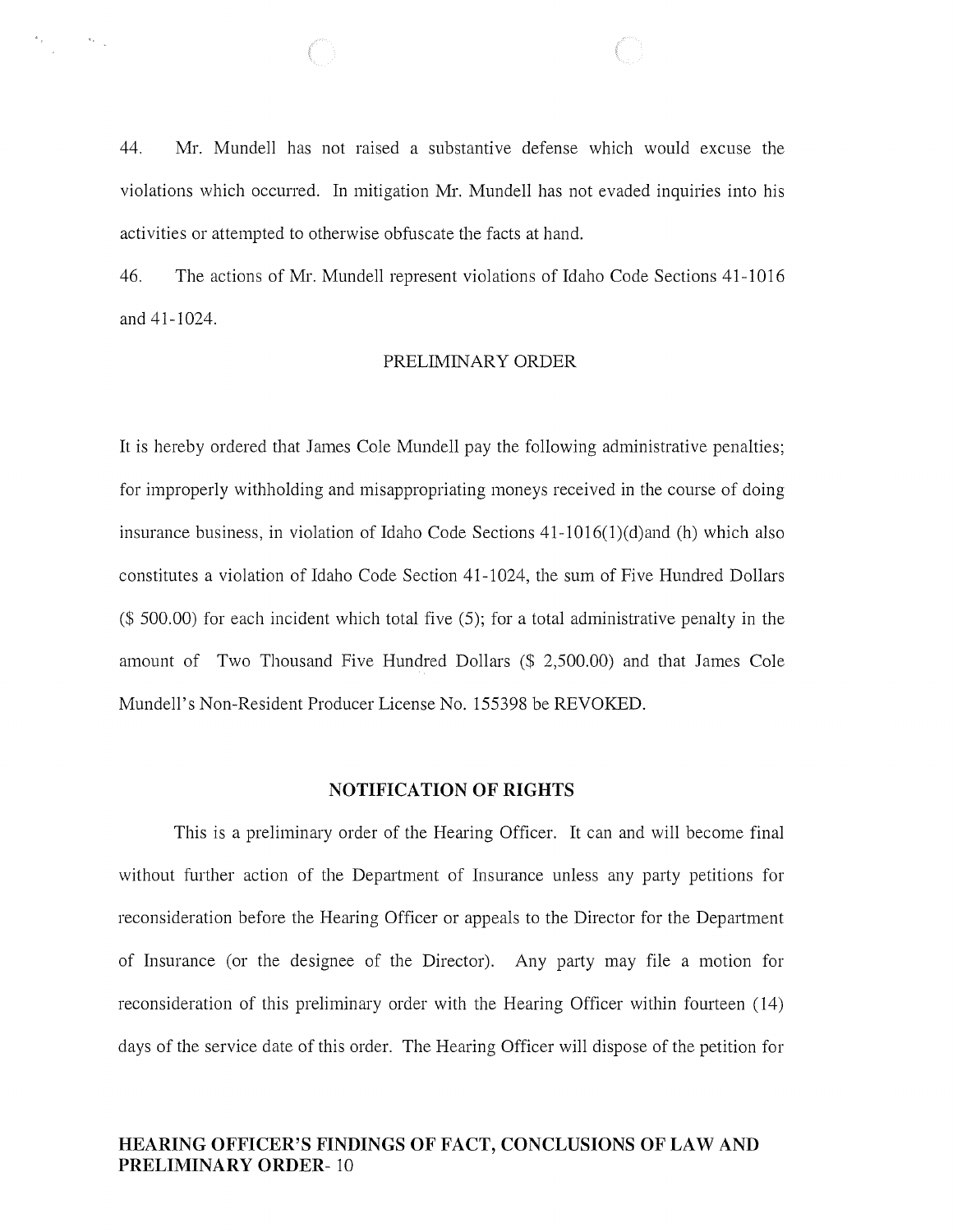reconsideration within twenty-one (21) days of its receipt, or the petition will be considered denied by operation of law. *See* Idaho Code §67-5243(3).

 $\begin{array}{ccccc} \mathbf{g}_{\mathcal{A}} & & & \mathbf{g}_{\mathcal{A}} & \\ & & & \mathbf{g}_{\mathcal{A}} & \\ & & & \mathbf{g}_{\mathcal{A}} & \\ & & & \mathbf{g}_{\mathcal{A}} & \\ \end{array}$ 

Within fourteen (14) days after (a) the service date of this preliminary order, (b) the service date of the denial of a petition for reconsideration of this preliminary order, or (c) the failure within twenty-one (21) days to grant or deny a petition for reconsideration of this preliminary order, any party may in writing appeal or take exception to any part of the preliminary order and file briefs in support of the party's position on any issue in the proceeding to the Director of the Department of Insurance (or the designee of the Director.) Otherwise, this preliminary order will become a final order of the Department of Insurance.

If any party appeals or takes exception to this preliminary order, opposing parties shall have twenty-one (21) days to respond to any party's appeal within the Department of Insurance. Written briefs in support of or taking exception to the preliminary order shall be filed with the Director of the Department of Insurance (or the designee of the Director). The Director may review the preliminary order on his own motion.

If the Director of the Department of Insurance (or his designee) grants a petition to review the preliminary order, the Director (or his designee) will allow all parties an opportunity to file briefs in support of or taking exception to the preliminary order and may schedule oral argument in the matter before issuing a final order. The Director (or his designee) will issue a final order within fifty-six (56) days of receipt of the written briefs or oral argument, whichever is later, unless waived by the parties for good cause shown. The Director (or his designee) may remand the matter for further evidentiary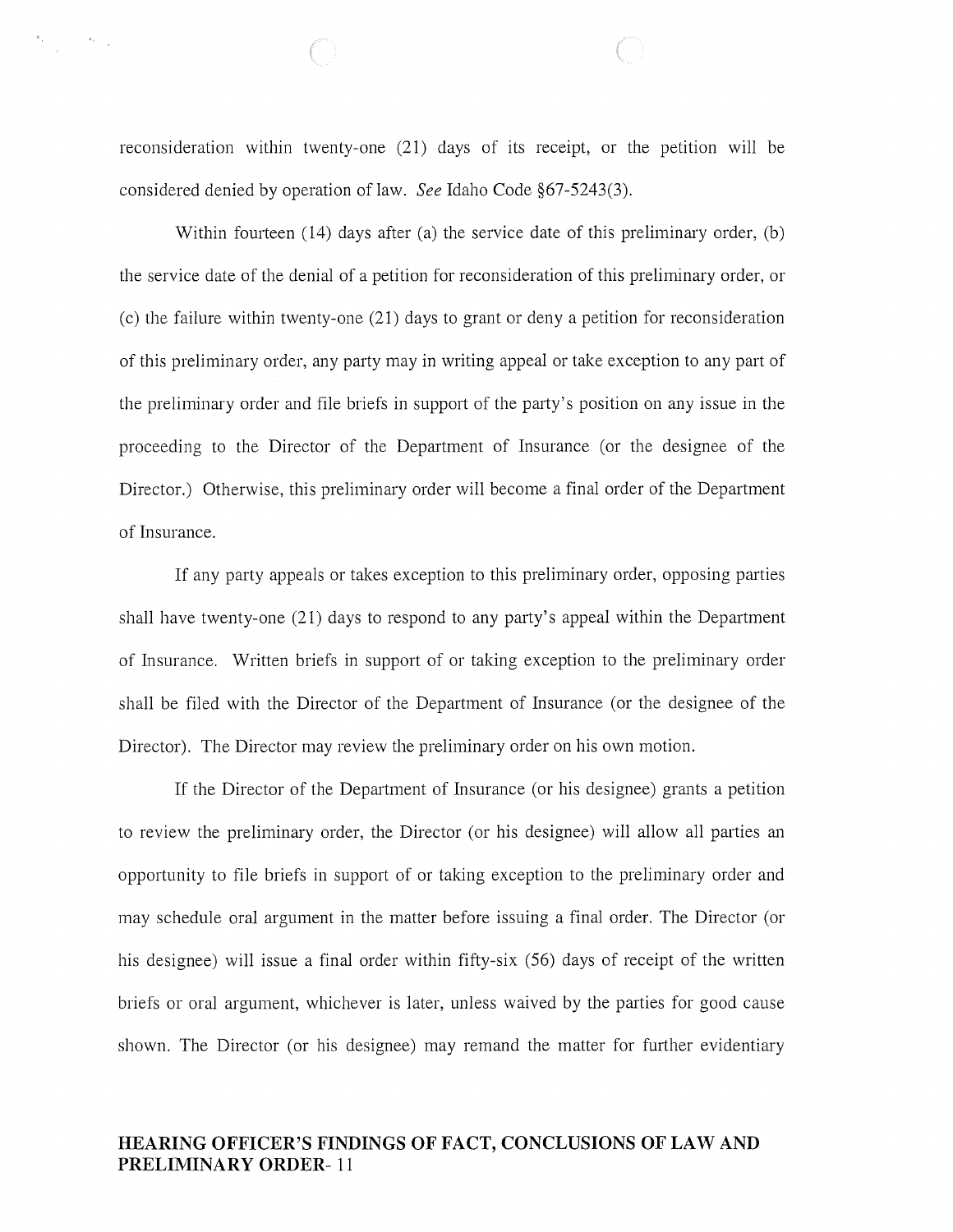hearings if further factual development of the record is necessary before issuing a final order.

Pursuant to Idaho Code §§ 67-5270 and 67-5272, if this preliminary order becomes final, any party aggrieved by the final order or orders previously issued in this case may appeal the final order and all previously issued orders in this case to district court by filing a petition in the district court of the county in which: (1) the hearing was held, (2) the final agency action was taken, (3) the party seeking review of the order resides, or operates its principal place of business in Idaho, or (4) the real property or personal property that was the subject of the Department's action is located.

This appeal must be filed within twenty-eight (28) days of this preliminary order becoming final. *See* Idaho Code § 67-5273. The fling of an appeal to district court does not itself stay the effectiveness or enforcement of the order under appeal.

DATED this  $\frac{Z}{Z}$  ay of August, 2011.

 $\sim 50\%$ 

By: Javid V. Nuls

David V. Nielsen Hearing Officer